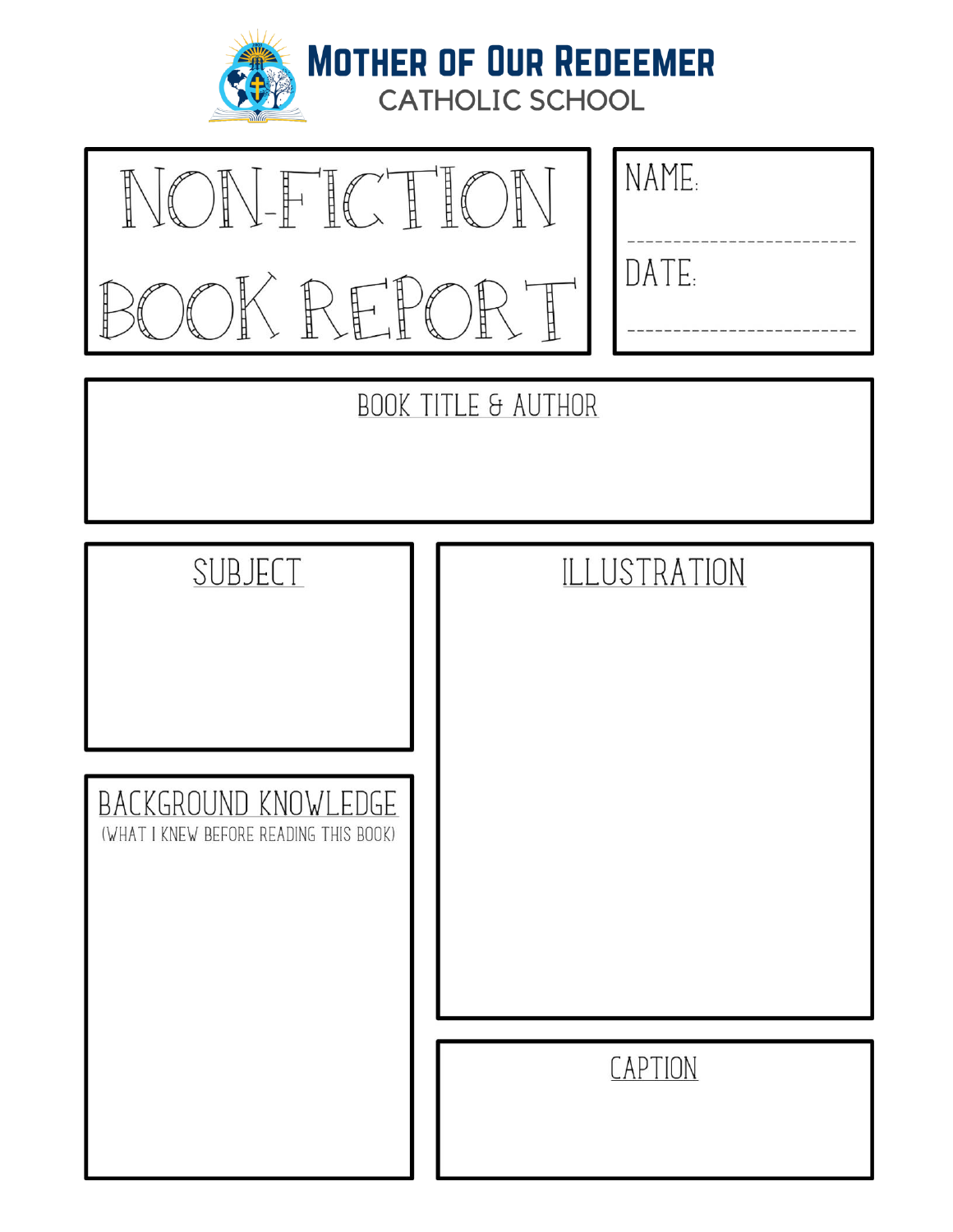

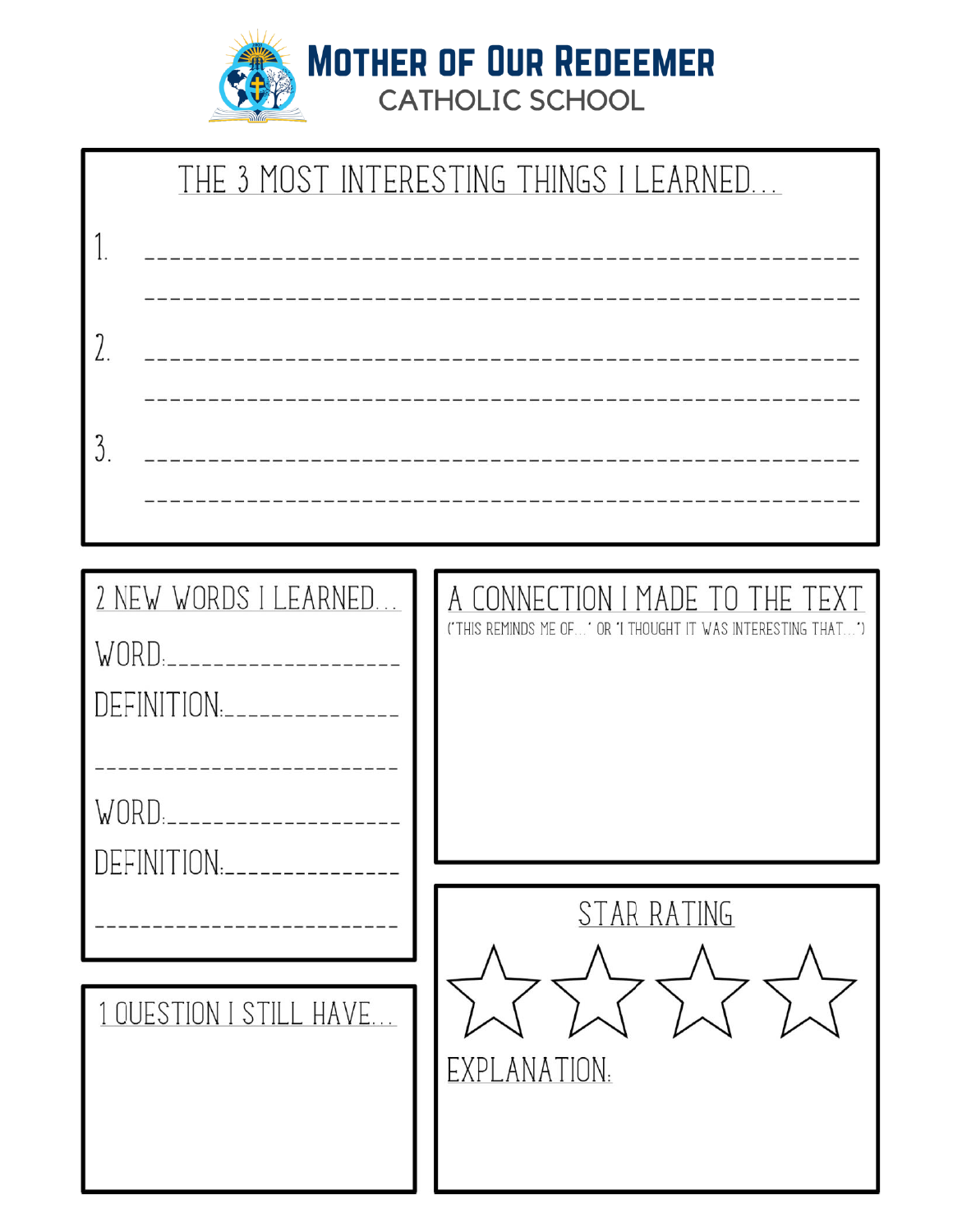

## **Non-Fiction Book Report Criteria and Marking Guide**

| Name:          | Date: |  |
|----------------|-------|--|
| Title of Book: |       |  |

#### **Instructions:**

- 1. You need to read: *Sadako and the Thousand Paper Cranes* by Eleanor Coerr
- 2. Bring the book and the book report on: The 1st day of school

#### **Non-Fiction Book Report Marking Guide and Criteria:**

| Handwriting/Information:                                                   |     |
|----------------------------------------------------------------------------|-----|
| Pictures represent book                                                    |     |
| Book title and author<br>$\bullet$                                         |     |
| Illustration is fully colored (in rectangular area)<br>٠                   |     |
| Use of crayon or colored pencil<br>$\bullet$                               |     |
| <b>Effort and neatness</b><br>٠                                            |     |
| Detail added                                                               | /15 |
| All writing is neat                                                        |     |
| Subject:                                                                   |     |
| What                                                                       |     |
| When (past, present, future)<br>$\bullet$                                  |     |
| Full sentences<br>$\bullet$                                                | /5  |
| Descriptive                                                                |     |
| <b>Caption:</b>                                                            | /5  |
| Includes pictures and words                                                |     |
| The 3 Most Interesting Things:                                             |     |
| Full sentences                                                             |     |
| Gives the audience the main idea about what the book is about<br>$\bullet$ |     |
| Interests the audience into wanting to read the book<br>$\bullet$          | /15 |
| Conventions (spelling, punctuation, grammar, sentences)                    |     |
| 2 New Words:                                                               |     |
| Words spelled correctly                                                    | /5  |
| Definition                                                                 |     |
| A Connection Made to Text:                                                 | /3  |
| Reasons why it connects                                                    |     |
| 1 Question:                                                                | /5  |
| Included the question mark                                                 |     |
|                                                                            |     |
| <b>TOTAL</b>                                                               | /53 |
|                                                                            |     |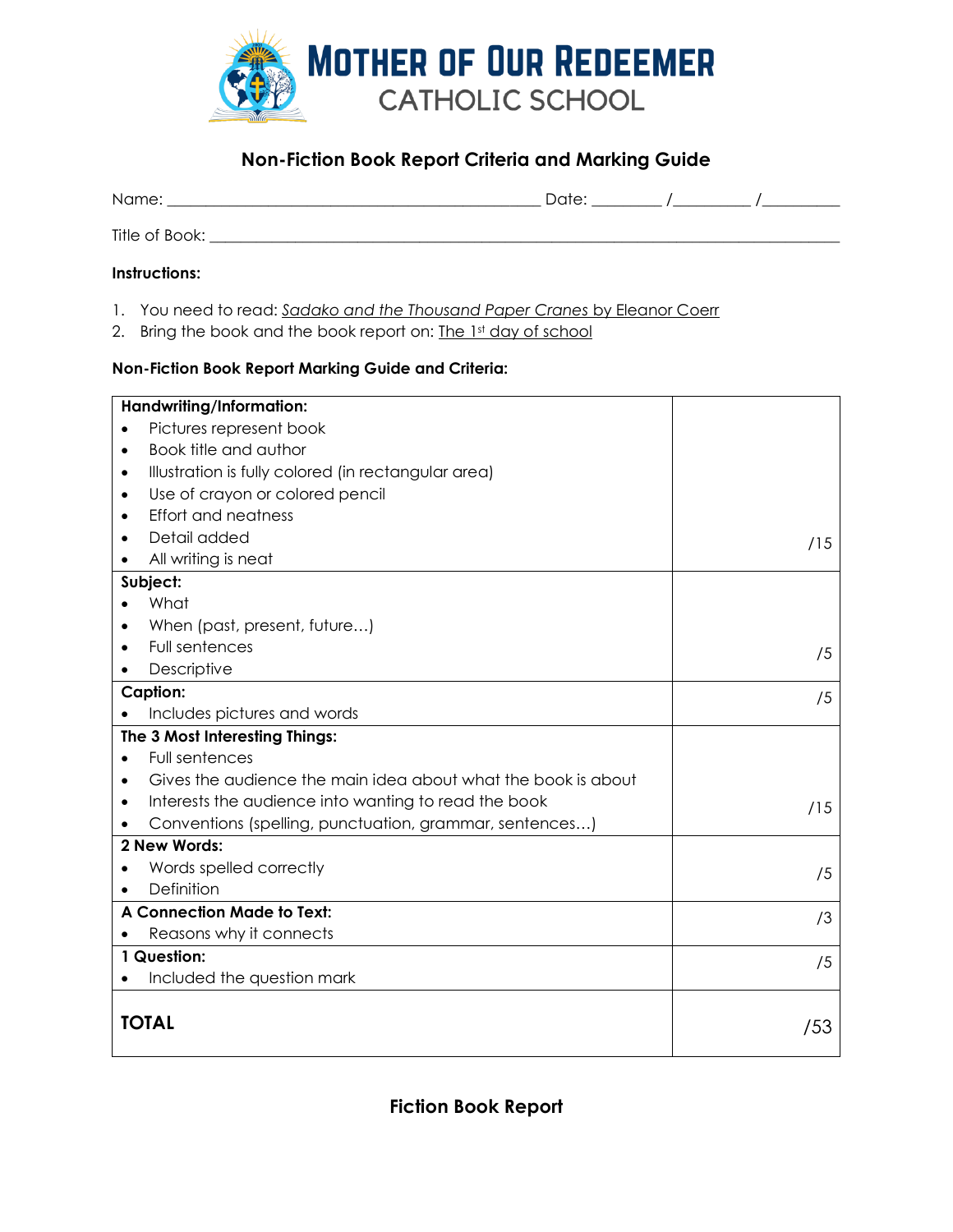

Title: \_\_\_\_\_\_\_\_\_\_\_\_\_\_\_\_\_\_\_\_\_\_\_\_\_\_\_\_\_\_\_\_\_\_\_\_\_\_\_\_\_\_\_\_\_\_\_\_\_\_\_\_\_\_\_\_\_\_\_\_\_\_\_\_\_\_\_\_\_\_\_\_\_\_

Author: \_\_\_\_\_\_\_\_\_\_\_\_\_\_\_\_\_\_\_\_\_\_\_\_\_\_\_\_\_\_\_\_\_\_\_\_\_\_\_\_\_\_\_

Fiction Book Report By: \_\_\_\_\_\_\_\_\_\_\_\_\_\_\_\_\_\_\_\_\_\_\_\_\_\_\_\_\_\_\_\_\_\_\_\_\_\_\_\_\_\_\_\_\_\_\_\_

1. Write about the Setting (where and when the story takes place). Please use full sentences: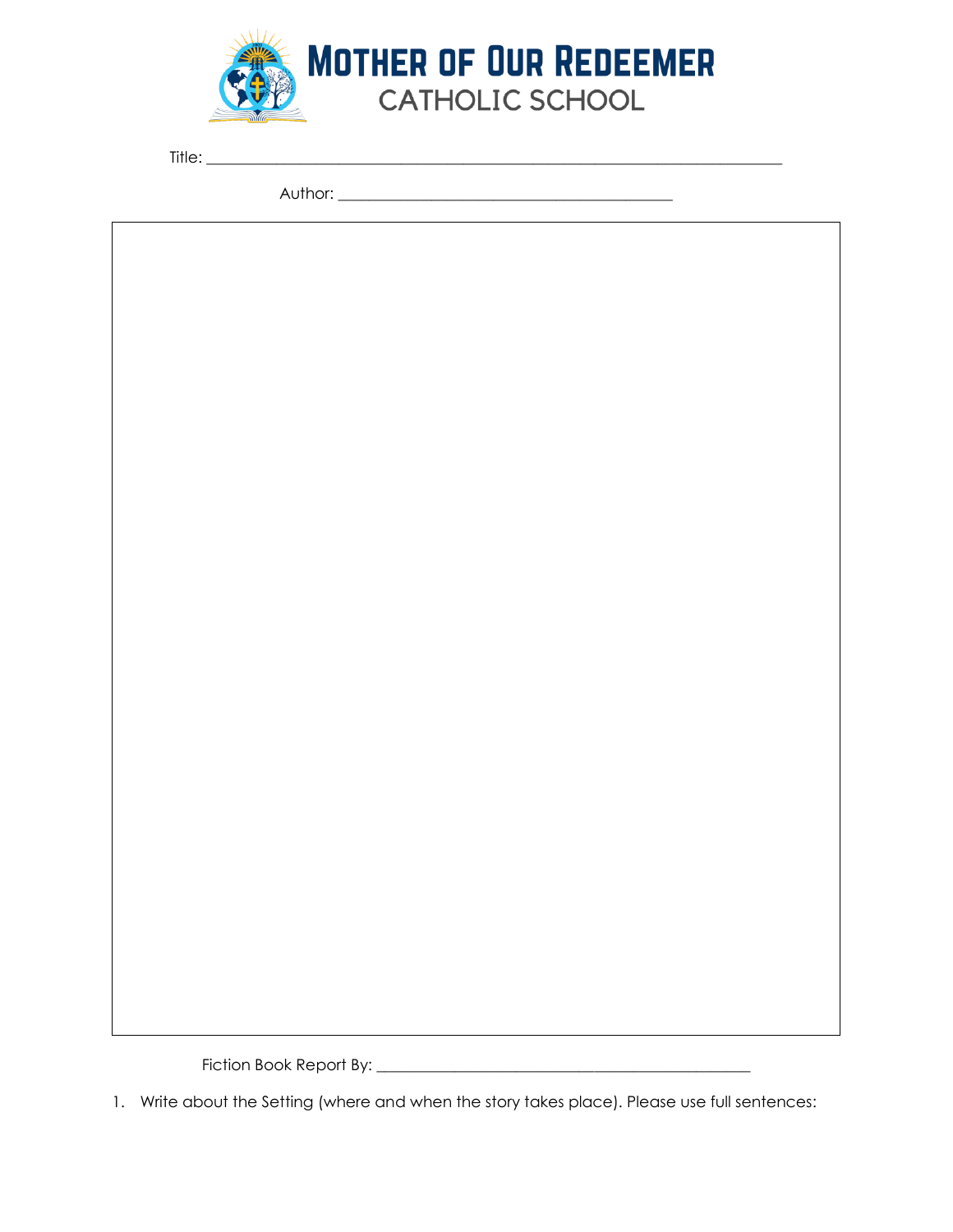

| 1) | List the main characters. Describe briefly the three most important characters in the story:<br><u> 1980 - Johann Stoff, deutscher Stoffen und der Stoffen und der Stoffen und der Stoffen und der Stoffen und der</u> |
|----|------------------------------------------------------------------------------------------------------------------------------------------------------------------------------------------------------------------------|
| 2) | <u> 1989 - Johann Stoff, deutscher Stoffen und der Stoffen und der Stoffen und der Stoffen und der Stoffen und der</u>                                                                                                 |
| 3) | <u> 1980 - Johann Barn, marwolaethau a bhann an t-Amhainn an t-Amhainn an t-Amhainn an t-Amhainn an t-Amhainn an</u>                                                                                                   |
|    | Other characters (please list):                                                                                                                                                                                        |
|    |                                                                                                                                                                                                                        |
|    | 3. Summarize the story in your own words (use full sentences):                                                                                                                                                         |
|    |                                                                                                                                                                                                                        |
|    |                                                                                                                                                                                                                        |
|    |                                                                                                                                                                                                                        |
|    |                                                                                                                                                                                                                        |
|    |                                                                                                                                                                                                                        |
|    |                                                                                                                                                                                                                        |